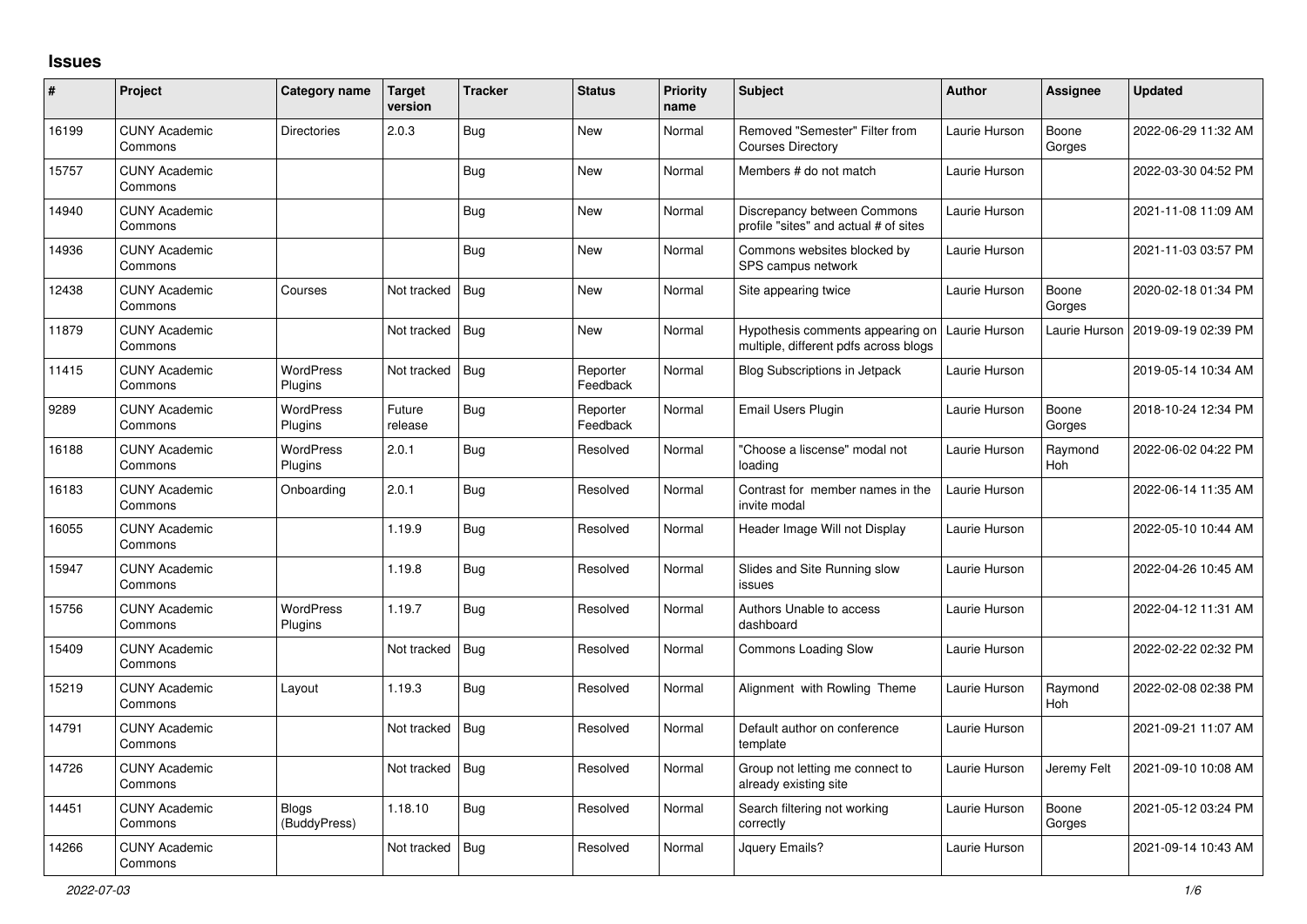| $\pmb{\#}$ | Project                         | Category name                | Target<br>version | <b>Tracker</b> | <b>Status</b> | Priority<br>name | <b>Subject</b>                                                        | <b>Author</b> | Assignee              | <b>Updated</b>      |
|------------|---------------------------------|------------------------------|-------------------|----------------|---------------|------------------|-----------------------------------------------------------------------|---------------|-----------------------|---------------------|
| 14249      | <b>CUNY Academic</b><br>Commons |                              | Not tracked       | <b>Bug</b>     | Resolved      | Normal           | Loom Embed Issue                                                      | Laurie Hurson |                       | 2021-04-13 11:07 AM |
| 14095      | <b>CUNY Academic</b><br>Commons |                              | 1.18.7            | Bug            | Resolved      | Normal           | Ensemble Plugin not updating URL                                      | Laurie Hurson | Boone<br>Gorges       | 2021-03-23 11:43 AM |
| 14051      | <b>CUNY Academic</b><br>Commons | Courses                      | Not tracked       | <b>Bug</b>     | Resolved      | Normal           | <b>Updating Instructor on Course</b><br>Directory Listing             | Laurie Hurson | Boone<br>Gorges       | 2021-03-05 12:56 PM |
| 13632      | <b>CUNY Academic</b><br>Commons |                              | Not tracked       | Bug            | Resolved      | Normal           | Deleting Files in Group Library                                       | Laurie Hurson |                       | 2021-09-14 10:41 AM |
| 13068      | <b>CUNY Academic</b><br>Commons | Courses                      | 1.17.2            | <b>Bug</b>     | Resolved      | Normal           | Deleted groups appearing in<br>courses list                           | Laurie Hurson | Boone<br>Gorges       | 2020-08-25 11:27 AM |
| 12519      | <b>CUNY Academic</b><br>Commons | <b>User Experience</b>       | 1.16.8            | <b>Bug</b>     | Resolved      | Normal           | Registration and Home Page links<br>on Mobile                         | Laurie Hurson | Raymond<br><b>Hoh</b> | 2020-03-17 05:03 PM |
| 12448      | <b>CUNY Academic</b><br>Commons | Courses                      | 1.17.0            | <b>Bug</b>     | Resolved      | Normal           | Course metadata should update on<br>site/group metadata update        | Laurie Hurson | Boone<br>Gorges       | 2020-07-15 12:09 PM |
| 12278      | <b>CUNY Academic</b><br>Commons | <b>WordPress</b><br>(misc)   | 1.16.3            | <b>Bug</b>     | Resolved      | Normal           | Cannot acces dashboard due to<br>"Critical Error"                     | Laurie Hurson | Raymond<br>Hoh        | 2020-01-10 02:04 PM |
| 12275      | <b>CUNY Academic</b><br>Commons | <b>BuddyPress</b><br>(misc)  | Not tracked       | Bug            | Resolved      | Normal           | Error in Members Directory                                            | Laurie Hurson | Boone<br>Gorges       | 2020-01-09 02:40 PM |
| 12183      | <b>CUNY Academic</b><br>Commons |                              | 1.16.1            | Bug            | Resolved      | Normal           | User cannot access their sites                                        | Laurie Hurson | Boone<br>Gorges       | 2019-12-05 11:04 AM |
| 12140      | <b>CUNY Academic</b><br>Commons | Accessibility                | 1.17.0            | Bug            | Resolved      | Normal           | Fixing Size/Contrast of "Recently<br><b>Active Text"</b>              | Laurie Hurson | Boone<br>Gorges       | 2020-07-14 12:22 PM |
| 11862      | <b>CUNY Academic</b><br>Commons | WordPress<br>Plugins         | 1.16              | <b>Bug</b>     | Resolved      | Normal           | Testing WP Grade Comments for<br>inclusion on Commons                 | Laurie Hurson | Raymond<br>Hoh        | 2019-11-15 12:54 PM |
| 11836      | <b>CUNY Academic</b><br>Commons | Onboarding                   | 1.15.9            | <b>Bug</b>     | Resolved      | Normal           | Invite and "Claim Key" Confusion                                      | Laurie Hurson |                       | 2019-09-10 02:34 PM |
| 11803      | <b>CUNY Academic</b><br>Commons | WordPress<br>Plugins         | 1.15.9            | Bug            | Resolved      | Normal           | Settings > Writing Editor Switch<br>Error                             | Laurie Hurson | Raymond<br>Hoh        | 2019-08-28 02:48 PM |
| 11674      | <b>CUNY Academic</b><br>Commons | <b>WordPress</b><br>Themes   | Not tracked       | <b>Bug</b>     | Resolved      | Normal           | Thematic theme: Remove/make<br>unavailable                            | Laurie Hurson |                       | 2019-07-30 06:01 PM |
| 11482      | <b>CUNY Academic</b><br>Commons |                              | Not tracked       | Bug            | Resolved      | Normal           | Page Authors on Sites create with<br>template                         | Laurie Hurson |                       | 2020-01-27 03:11 PM |
| 11200      | <b>CUNY Academic</b><br>Commons | Reckoning                    | 1.14.8            | <b>Bug</b>     | Resolved      | Normal           | User Summary (Reckoning plugin)<br>not linking to single user content | Laurie Hurson |                       | 2019-10-04 02:31 PM |
| 11043      | <b>CUNY Academic</b><br>Commons | Courses                      | 1.14.6            | Bug            | Resolved      | Normal           | All Group Admins displaying as<br>'instructors" on Courses Tab        | Laurie Hurson | Boone<br>Gorges       | 2019-02-05 02:06 PM |
| 11023      | <b>CUNY Academic</b><br>Commons | <b>Blogs</b><br>(BuddyPress) | 1.14.6            | Bug            | Resolved      | Normal           | Teaching Template Sites: Posts<br>return 404 Error                    | Laurie Hurson |                       | 2019-01-28 01:18 PM |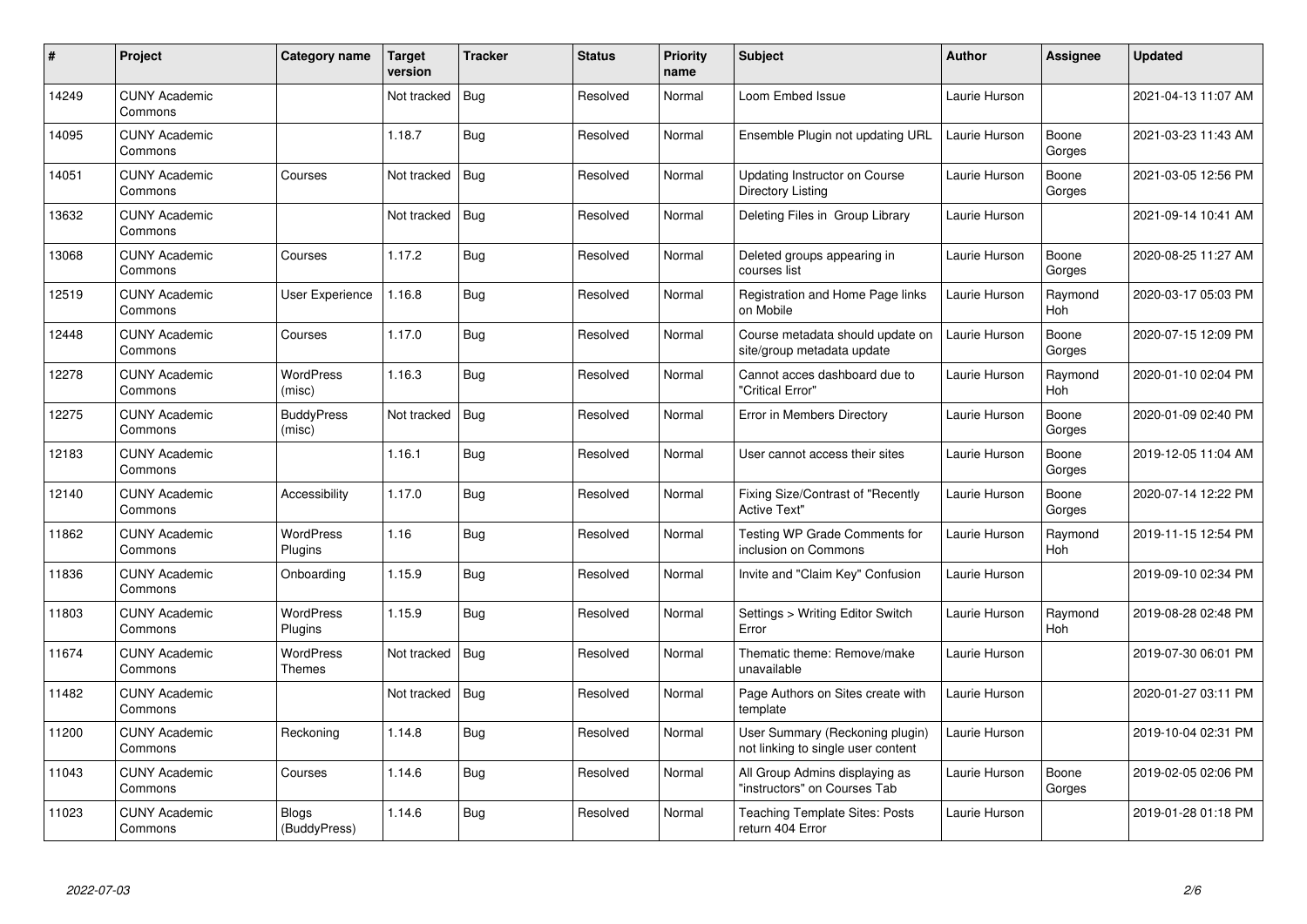| $\#$  | Project                         | Category name               | <b>Target</b><br>version | <b>Tracker</b> | <b>Status</b>        | <b>Priority</b><br>name | <b>Subject</b>                                                        | <b>Author</b> | <b>Assignee</b> | Updated             |
|-------|---------------------------------|-----------------------------|--------------------------|----------------|----------------------|-------------------------|-----------------------------------------------------------------------|---------------|-----------------|---------------------|
| 10952 | <b>CUNY Academic</b><br>Commons | Group Blogs                 | 1.14.5                   | <b>Bug</b>     | Resolved             | Normal                  | Duplicate privacy options in<br>group-site creation                   | Laurie Hurson |                 | 2019-01-22 11:53 AM |
| 10700 | <b>CUNY Academic</b><br>Commons |                             | 1.14                     | <b>Bug</b>     | Resolved             | Normal                  | White screen: page not<br>loading/rendering                           | Laurie Hurson | Boone<br>Gorges | 2018-11-13 05:42 PM |
| 9137  | <b>CUNY Academic</b><br>Commons | Group Blogs                 | Not tracked              | <b>Bug</b>     | Resolved             | Normal                  | Already existing site not appearing<br>to link (couple) in Group area | Laurie Hurson | Boone<br>Gorges | 2018-03-29 05:07 PM |
| 9120  | <b>CUNY Academic</b><br>Commons |                             | 1.12.8                   | <b>Bug</b>     | Resolved             | Normal                  | Hypothesis Plugin not working on<br>media library PDFs - pt. 2        | Laurie Hurson | Boone<br>Gorges | 2018-01-29 11:09 AM |
| 8944  | <b>CUNY Academic</b><br>Commons | Teaching                    | 1.12.3                   | Bug            | Resolved             | Normal                  | Hypothesis Plugin not working on<br>media library PDFs                | Laurie Hurson |                 | 2017-12-28 03:00 PM |
| 8746  | <b>CUNY Academic</b><br>Commons | Blogs<br>(BuddyPress)       | 1.11.14                  | Bug            | Resolved             | Normal                  | Site Creation - additional Privacy<br>Settings                        | Laurie Hurson |                 | 2017-10-02 11:00 AM |
| 7623  | <b>CUNY Academic</b><br>Commons | <b>WordPress</b><br>Plugins | 1.10.10                  | Bug            | Resolved             | Normal                  | bbPress Forum and "Add users"<br>widget User Role                     | Laurie Hurson | Boone<br>Gorges | 2017-02-06 01:57 PM |
| 16087 | <b>CUNY Academic</b><br>Commons |                             |                          | <b>Bug</b>     | Rejected             | Normal                  | ZotPress not displaying Group<br>Library                              | Laurie Hurson |                 | 2022-05-11 05:03 PM |
| 15509 | <b>CUNY Academic</b><br>Commons |                             |                          | Bug            | Rejected             | Normal                  | <b>Comments and Image Error</b>                                       | Laurie Hurson |                 | 2022-03-02 04:26 PM |
| 14227 | <b>CUNY Academic</b><br>Commons |                             |                          | Bug            | Rejected             | Normal                  | Missing Appearance section of<br>Dashboard                            | Laurie Hurson |                 | 2021-03-24 04:08 PM |
| 7537  | <b>CUNY Academic</b><br>Commons | Events                      |                          | <b>Bug</b>     | Rejected             | Normal                  | bbPress Group Events Widget does<br>not display                       | Laurie Hurson | Raymond<br>Hoh  | 2017-04-27 02:32 PM |
| 7629  | <b>CUNY Academic</b><br>Commons | <b>BuddyPress</b><br>(misc) |                          | Bug            | Duplicate            | Normal                  | Coupled Group/Site email<br>generation Issue                          | Laurie Hurson | Boone<br>Gorges | 2017-02-06 04:09 PM |
| 14787 | <b>CUNY Academic</b><br>Commons | <b>Plugin Packages</b>      | Future<br>release        | Feature        | New                  | Normal                  | Creating a "Design" plugin package                                    | Laurie Hurson | scott voth      | 2022-04-27 04:56 PM |
| 13650 | <b>CUNY Academic</b><br>Commons | Group Library               | Future<br>release        | Feature        | <b>New</b>           | Normal                  | Forum Attachments in Group<br>Library                                 | Laurie Hurson |                 | 2021-11-19 12:30 PM |
| 11789 | <b>CUNY Academic</b><br>Commons | Courses                     | Future<br>release        | Feature        | New                  | Normal                  | Ability to remove item from Courses<br>list                           | Laurie Hurson | Sonja Leix      | 2019-09-24 12:28 PM |
| 15923 | <b>CUNY Academic</b><br>Commons |                             | Not tracked              | Feature        | Reporter<br>Feedback | Normal                  | <b>Bellows Plugin Adjustments</b>                                     | Laurie Hurson |                 | 2022-04-20 10:10 AM |
| 15613 | <b>CUNY Academic</b><br>Commons |                             | 2.0.3                    | Feature        | Reporter<br>Feedback | Normal                  | Adding "Passster" plugin                                              | Laurie Hurson |                 | 2022-06-29 11:32 AM |
| 12446 | <b>CUNY Academic</b><br>Commons | Groups (misc)               | Future<br>release        | Feature        | Reporter<br>Feedback | Normal                  | Toggle default site to group forum<br>posting                         | Laurie Hurson | Laurie Hurson   | 2020-03-10 11:57 AM |
| 12121 | <b>CUNY Academic</b><br>Commons | WordPress<br>Plugins        | 2.0.3                    | Feature        | Reporter<br>Feedback | Normal                  | Embedding H5P Iframes on<br><b>Commons Site</b>                       | Laurie Hurson | Boone<br>Gorges | 2022-06-29 11:32 AM |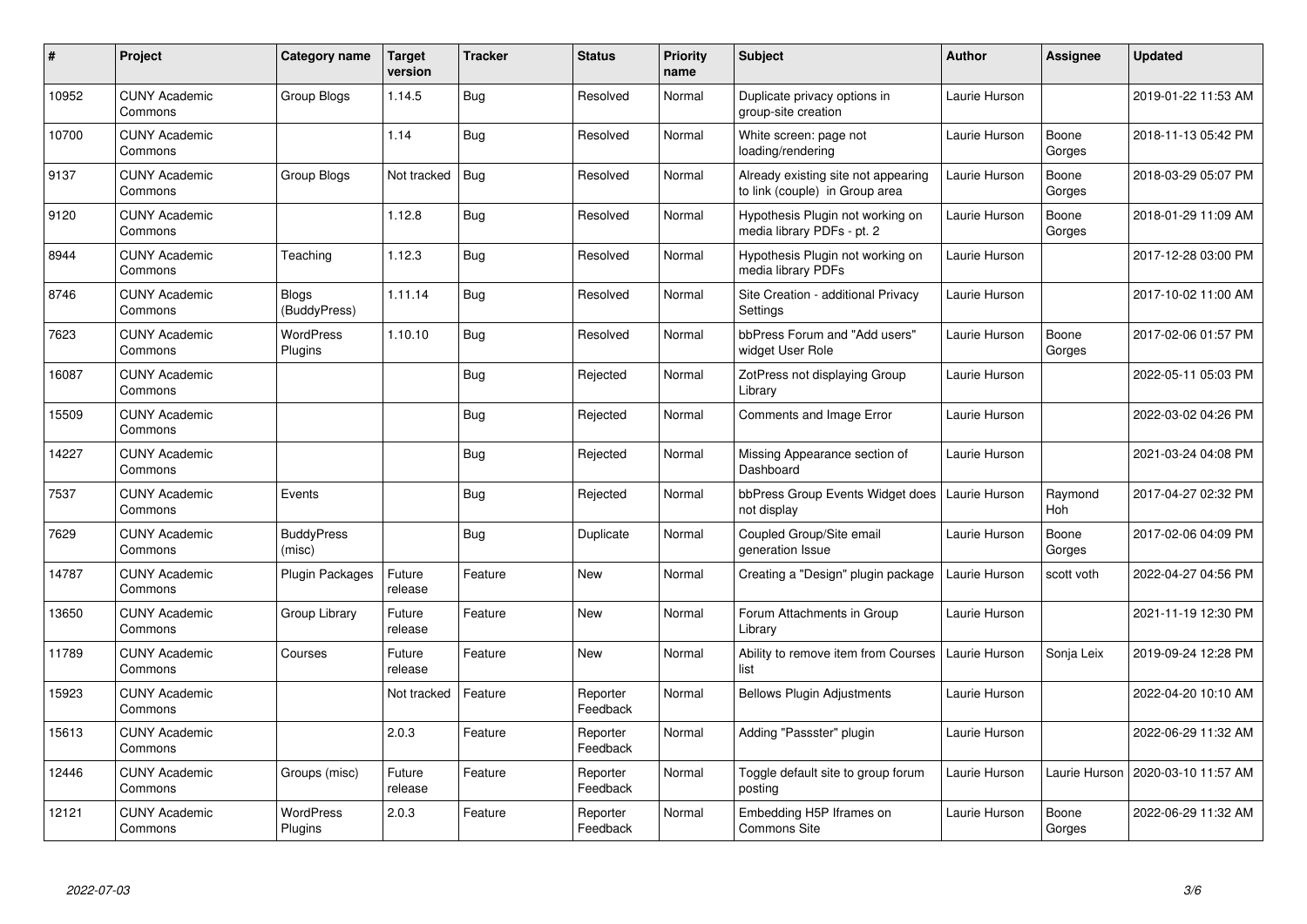| $\sharp$ | Project                         | Category name                     | <b>Target</b><br>version | <b>Tracker</b> | <b>Status</b>        | <b>Priority</b><br>name | <b>Subject</b>                                                                             | <b>Author</b> | <b>Assignee</b>       | <b>Updated</b>      |
|----------|---------------------------------|-----------------------------------|--------------------------|----------------|----------------------|-------------------------|--------------------------------------------------------------------------------------------|---------------|-----------------------|---------------------|
| 11131    | <b>CUNY Academic</b><br>Commons |                                   | Future<br>release        | Feature        | Reporter<br>Feedback | Normal                  | <b>Image Annotation Plugins</b>                                                            | Laurie Hurson |                       | 2019-02-26 11:33 AM |
| 15564    | <b>CUNY Academic</b><br>Commons | <b>WordPress</b><br>Plugins       | 1.19.6                   | Feature        | Resolved             | Normal                  | Plugin request for 'default featured<br>image"                                             | Laurie Hurson |                       | 2022-03-15 11:57 AM |
| 15482    | <b>CUNY Academic</b><br>Commons | <b>WordPress</b><br>Plugins       | 1.19.5                   | Feature        | Resolved             | Normal                  | Request for Plugin 'Serious Simple<br>Podcasting'                                          | Laurie Hurson | Boone<br>Gorges       | 2022-03-08 12:26 PM |
| 15383    | <b>CUNY Academic</b><br>Commons | <b>WordPress</b><br><b>Themes</b> | 1.19.4                   | Feature        | Resolved             | Normal                  | Add Dazzling theme?                                                                        | Laurie Hurson | Boone<br>Gorges       | 2022-02-22 11:01 AM |
| 15251    | <b>CUNY Academic</b><br>Commons |                                   | 1.19.3                   | Feature        | Resolved             | Normal                  | Add "Ultra" theme                                                                          | Laurie Hurson |                       | 2022-02-08 02:37 PM |
| 15220    | <b>CUNY Academic</b><br>Commons | Groups (misc)                     | 2.0.0                    | Feature        | Resolved             | Normal                  | Extending the OER Metadata Tag                                                             | Laurie Hurson | Boone<br>Gorges       | 2022-05-26 11:36 AM |
| 14897    | <b>CUNY Academic</b><br>Commons | Courses                           | 1.19.0                   | Feature        | Resolved             | Normal                  | Adding "Instructor" field to indicate<br>which Admin is Instructor of a<br>"teaching" site | Laurie Hurson | Raymond<br><b>Hoh</b> | 2022-01-04 11:19 AM |
| 14786    | <b>CUNY Academic</b><br>Commons | Groups (misc)                     | 1.19.0                   | Feature        | Resolved             | Normal                  | Adding "class project" purpose                                                             | Laurie Hurson | Boone<br>Gorges       | 2022-01-04 11:20 AM |
| 14457    | <b>CUNY Academic</b><br>Commons | Courses                           | 1.19.0                   | Feature        | Resolved             | Normal                  | Toggle for Public Sites in Course<br>Directory                                             | Laurie Hurson | Boone<br>Gorges       | 2022-01-04 11:16 AM |
| 14380    | <b>CUNY Academic</b><br>Commons |                                   | 1.18.10                  | Feature        | Resolved             | Normal                  | <b>SPLOT Site for User stories</b>                                                         | Laurie Hurson |                       | 2021-05-11 11:37 AM |
| 14287    | <b>CUNY Academic</b><br>Commons |                                   | 1.18.8                   | Feature        | Resolved             | Normal                  | Add Eventbrite Plugin                                                                      | Laurie Hurson |                       | 2021-04-13 11:21 AM |
| 14208    | <b>CUNY Academic</b><br>Commons |                                   |                          | Feature        | Resolved             | Normal                  | Loom Videos                                                                                | Laurie Hurson |                       | 2021-03-23 02:25 PM |
| 14179    | <b>CUNY Academic</b><br>Commons | Home Page                         | 1.19.0                   | Feature        | Resolved             | Normal                  | Featured Sites and Groups for<br>Home Page Redesign                                        | Laurie Hurson | Colin<br>McDonald     | 2022-01-04 12:03 PM |
| 14170    | <b>CUNY Academic</b><br>Commons | Courses                           | 1.19.0                   | Feature        | Resolved             | Normal                  | Collecting OER Metadata                                                                    | Laurie Hurson | Boone<br>Gorges       | 2022-01-04 12:02 PM |
| 14115    | <b>CUNY Academic</b><br>Commons | Shortcodes and<br>embeds          | 1.18.6                   | Feature        | Resolved             | Normal                  | Add Twine Embed Plugin                                                                     | Laurie Hurson | Boone<br>Gorges       | 2021-03-11 10:53 AM |
| 14018    | <b>CUNY Academic</b><br>Commons | Group Forums                      | 1.18.7                   | Feature        | Resolved             | Normal                  | Forum design improvements                                                                  | Laurie Hurson | Boone<br>Gorges       | 2021-03-23 11:43 AM |
| 13706    | <b>CUNY Academic</b><br>Commons |                                   | 1.18.1                   | Feature        | Resolved             | Normal                  | Github embed                                                                               | Laurie Hurson |                       | 2020-12-22 03:39 PM |
| 13678    | <b>CUNY Academic</b><br>Commons | WordPress<br>Themes               | 1.18.1                   | Feature        | Resolved             | Normal                  | Theme request                                                                              | Laurie Hurson |                       | 2020-12-22 03:38 PM |
| 12447    | <b>CUNY Academic</b><br>Commons | Courses                           | 1.18.0                   | Feature        | Resolved             | Normal                  | Tallying Forum Participation                                                               | Laurie Hurson | Raymond<br>Hoh        | 2020-12-08 11:32 AM |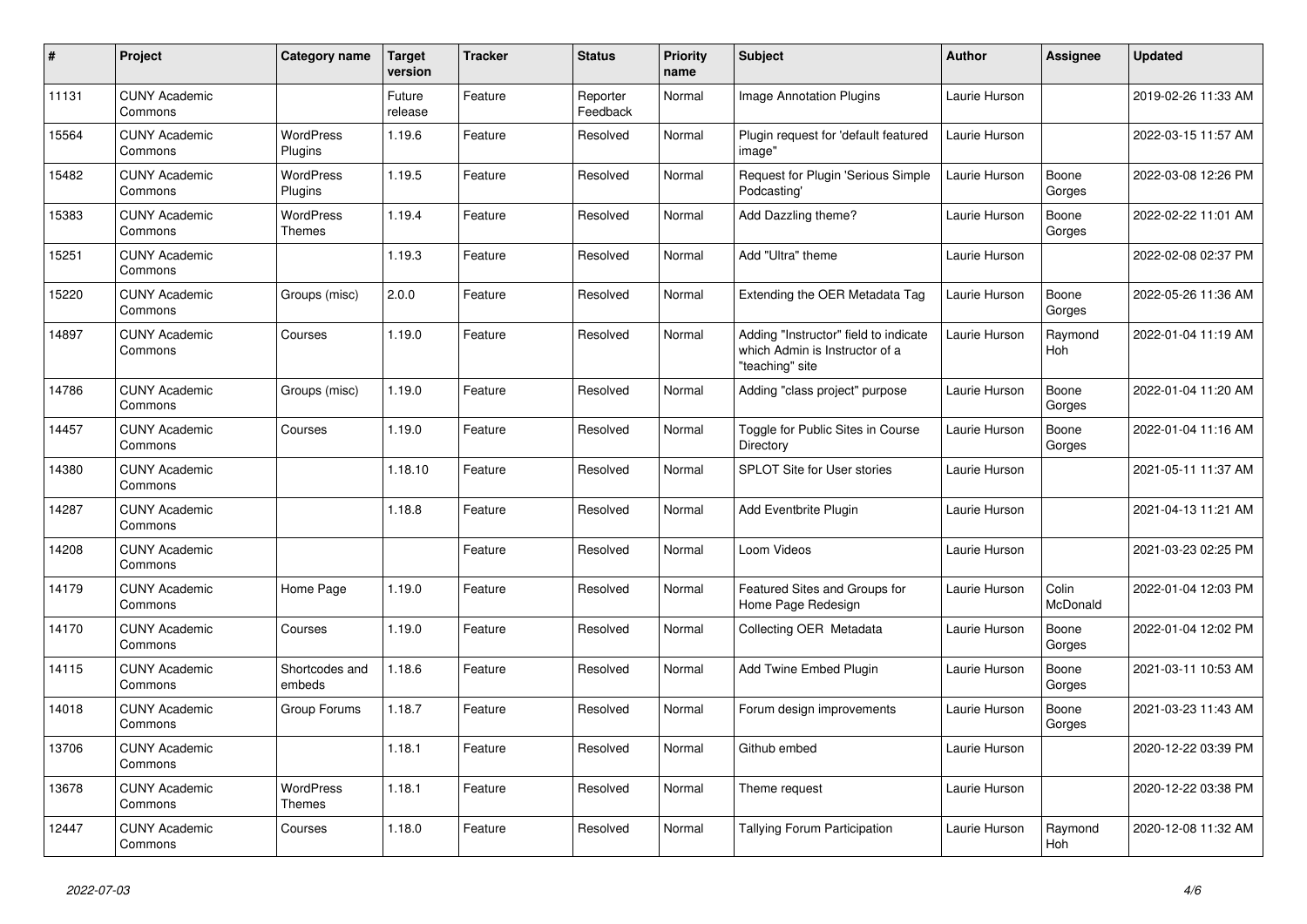| $\#$  | Project                         | Category name                | <b>Target</b><br>version | <b>Tracker</b> | <b>Status</b>        | <b>Priority</b><br>name | <b>Subject</b>                                                  | <b>Author</b> | <b>Assignee</b>  | Updated             |
|-------|---------------------------------|------------------------------|--------------------------|----------------|----------------------|-------------------------|-----------------------------------------------------------------|---------------|------------------|---------------------|
| 12391 | <b>CUNY Academic</b><br>Commons | <b>WordPress</b><br>Themes   | 1.16.5                   | Feature        | Resolved             | Normal                  | Theme request - Ocean WP                                        | Laurie Hurson |                  | 2020-02-11 11:28 AM |
| 12340 | <b>CUNY Academic</b><br>Commons | <b>Blogs</b><br>(BuddyPress) | 1.16.7                   | Feature        | Resolved             | Normal                  | Tweaking CC licensing on sites                                  | Laurie Hurson | Raymond<br>Hoh   | 2020-03-10 11:54 AM |
| 12139 | <b>CUNY Academic</b><br>Commons |                              | 1.16.5                   | Feature        | Resolved             | Normal                  | <b>Addressing Redundant Links</b><br><b>Accessibility Issue</b> | Laurie Hurson | Boone<br>Gorges  | 2020-02-11 10:57 AM |
| 11937 | <b>CUNY Academic</b><br>Commons | Reckoning                    | 2.0.0                    | Feature        | Resolved             | Normal                  | Integration between WP Grade<br>Comments and Reckoning          | Laurie Hurson | Boone<br>Gorges  | 2022-05-26 11:36 AM |
| 11833 | <b>CUNY Academic</b><br>Commons |                              | 1.16                     | Feature        | Resolved             | Normal                  | CC Image Plugin                                                 | Laurie Hurson |                  | 2019-11-08 10:58 AM |
| 11201 | <b>CUNY Academic</b><br>Commons | <b>WordPress</b><br>(misc)   | 1.16                     | Feature        | Resolved             | Normal                  | Add "Request to Join this Site"<br>button?                      | Laurie Hurson | Raymond<br>Hoh   | 2019-12-04 10:51 AM |
| 10258 | <b>CUNY Academic</b><br>Commons | WordPress<br>Plugins         | 1.13.8                   | Feature        | Resolved             | Normal                  | Media Library uploads visible to all<br>users on site           | Laurie Hurson |                  | 2018-08-29 04:53 PM |
| 9119  | <b>CUNY Academic</b><br>Commons | WordPress<br>Themes          | 1.12.8                   | Feature        | Resolved             | Normal                  | Installing Invanhoe Theme                                       | Laurie Hurson | Boone<br>Gorges  | 2018-02-13 10:35 AM |
| 9104  | <b>CUNY Academic</b><br>Commons | <b>WordPress</b><br>Plugins  | 1.12.7                   | Feature        | Resolved             | Normal                  | Adding 2 Plugins?                                               | Laurie Hurson | Boone<br>Gorges  | 2018-01-23 11:19 AM |
| 7653  | <b>CUNY Academic</b><br>Commons | Reckoning                    | 1.10.10                  | Feature        | Resolved             | Normal                  | Reckoning Plugin Edit or<br>Workaround                          | Laurie Hurson | Boone<br>Gorges  | 2019-10-04 02:31 PM |
| 7424  | <b>CUNY Academic</b><br>Commons | <b>WordPress</b><br>Plugins  | 1.10.8                   | Feature        | Resolved             | Normal                  | Wordpress Plugin Request:<br>Reckoning                          | Laurie Hurson | Boone<br>Gorges  | 2017-01-21 09:02 PM |
| 14878 | <b>CUNY Academic</b><br>Commons |                              |                          | Feature        | Rejected             | Normal                  | Bulk delete forum replies                                       | Laurie Hurson | Raymond<br>Hoh   | 2022-04-28 11:35 AM |
| 12023 | <b>CUNY Academic</b><br>Commons |                              | Not tracked              | Feature        | Rejected             | Normal                  | Surfacing Site Storage Capacity &<br>Use                        | Laurie Hurson |                  | 2019-10-29 02:15 PM |
| 12328 | <b>CUNY Academic</b><br>Commons |                              | Not tracked              | Support        | <b>New</b>           | Normal                  | Sign up Code for Non-CUNY<br>Faculty                            | Laurie Hurson |                  | 2020-01-28 10:25 AM |
| 15176 | <b>CUNY Academic</b><br>Commons |                              | Not tracked              | Support        | Reporter<br>Feedback | Normal                  | Archiving Q Writing & Old<br>Wordpress Sites on the Commons     | Laurie Hurson |                  | 2022-02-08 10:28 AM |
| 14538 | <b>CUNY Academic</b><br>Commons |                              | Not tracked              | Support        | Reporter<br>Feedback | Normal                  | Weebly To Commons                                               | Laurie Hurson |                  | 2021-09-14 10:47 AM |
| 12484 | <b>CUNY Academic</b><br>Commons |                              | Not tracked              | Support        | Reporter<br>Feedback | Normal                  | Sign up Code for COIL Course<br>starting in March               | Laurie Hurson | <b>Matt Gold</b> | 2020-03-02 02:26 PM |
| 16278 | <b>CUNY Academic</b><br>Commons | Server                       | Not tracked              | Support        | Resolved             | Normal                  | Commons Down                                                    | Laurie Hurson | Raymond<br>Hoh   | 2022-06-23 09:21 PM |
| 14767 | <b>CUNY Academic</b><br>Commons | WordPress<br>Plugins         | Not tracked              | Support        | Resolved             | Normal                  | Kadence Block Plugin Icons not<br>working                       | Laurie Hurson |                  | 2022-04-27 04:31 PM |